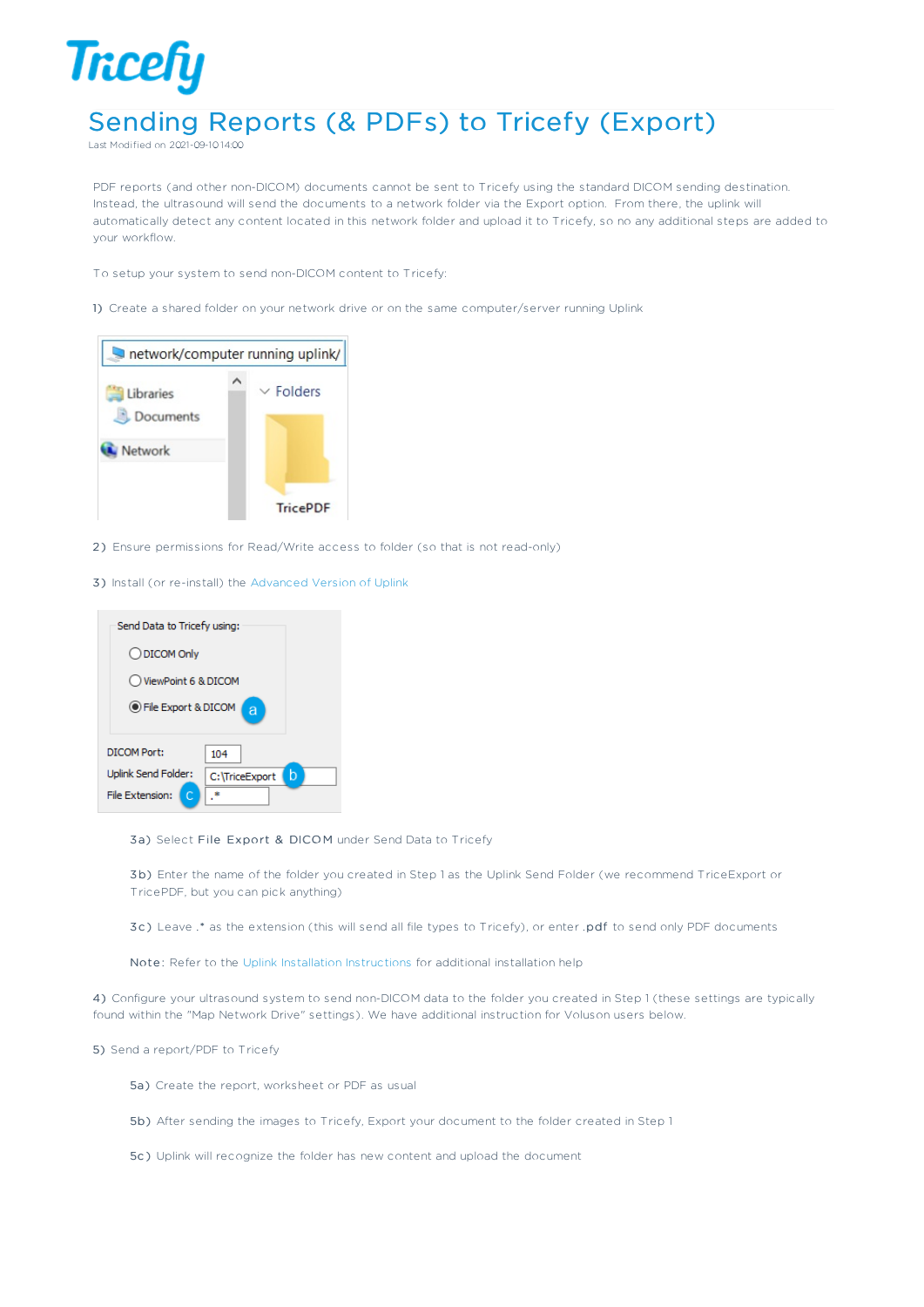



## Voluson E Series Settings

Note: The instructions below are only applicable to BT18 and earlier Volusons. For newer systems (BT19+) refer to tricefy.help/help/pdfsendvol

- To configure your Voluson E Series ultrasound system (step 4 above):
- 1) Select the Utilities hard-button located on the machine
- 2) Select Setup (or System Setup)
- 3) Select Connectivity, followed by the Drives tab
- 4) Select Map Network Drive
	- Select the folder you created in Step 1 of this article
	- Select the username of the network admin (or admin of the computer/server)
	- Enter the password
		- . Make sure to check the Automatic Reconnect checkbox
	- Select Connect

Below a screenshot of the Voluson E10 (BT18) settings: